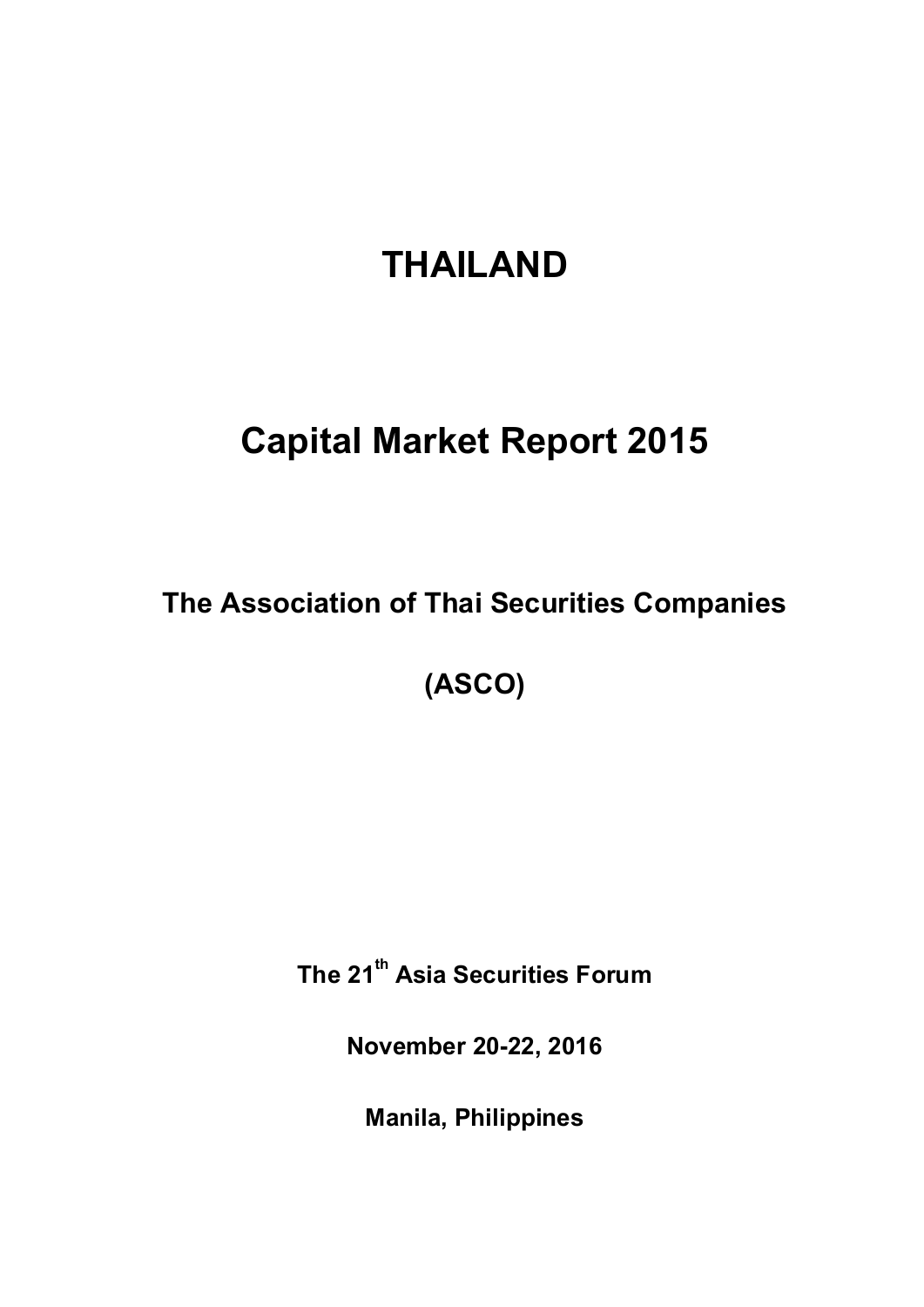

## **Review of the Economy, Capital Market and Securities Business in 2015 and the first 9 months of2016**

## **1. Executive Summary**

Despite numerous challenges from both domestic and global factors in 2015, Thailand's economy managed to expand by 2.8%, improving significantly from a growth rate of 0.8% in 2014. Public spending, both government consumption and investment, was the major contribution to growth and helped offsetting the contraction in export. In addition, private sector consumption increased by 2.1%, supported by improved consumer confidence, persistent decline in energy prices, rising car demand before the new excise tax rate applied and partly benefitted from additional economic stimulus packages announced during Q4/2015. Headline inflation in 2015 continued to be in negative territory throughout the year and ended with a drop of 0.9% year-over-year, the lowest level since 2009, due to the falling global oil prices. The Thai Baht moved around 32.35 – 36.56 baht per US dollar, with a yearly average rate of 34.29 baht per US dollar, depreciating 5.6% from the previous year.

The National Economic and Social Development Board (NESDB) projected that Thai economy will grow in the range of 3.0-3.5% in 2016, supported by acceleration in government expenditure and investment, additional measures of the government's stimulus package announced during September 2015-April 2016, growing number of inbound tourists, low crude oil price level and the improvement in farm income.

As at the end of 2015, the SET index closed at 1,288.02 points, down by 14.0% from the end of 2014, affected by domestic economic slowdown, as well as external factors such as fear of Chinese economy's slow growth and concern about US Federal Reserve rate hike for the first time in nine years, etc. Nevertheless, the liquidity of the Thai bourse remained high, recording the most liquid market in ASEAN for the third consecutive year with the average daily turnover at USD1.3 billion. For derivative trading, the average daily trading volume of the Thai Futures Exchange (TFEX) also reached a historical high at 199,749 contracts, supported by rising trading activities of the SET50 Index Futures and SET50 Index Option contracts. As a result of falling total revenue from a decline in securities brokerage fee due to a tougher competition within the industry, as well as lower income from total gains on trading, the net profit of securities companies in Thailand fell 24% year-on-year to USD251 million in 2015.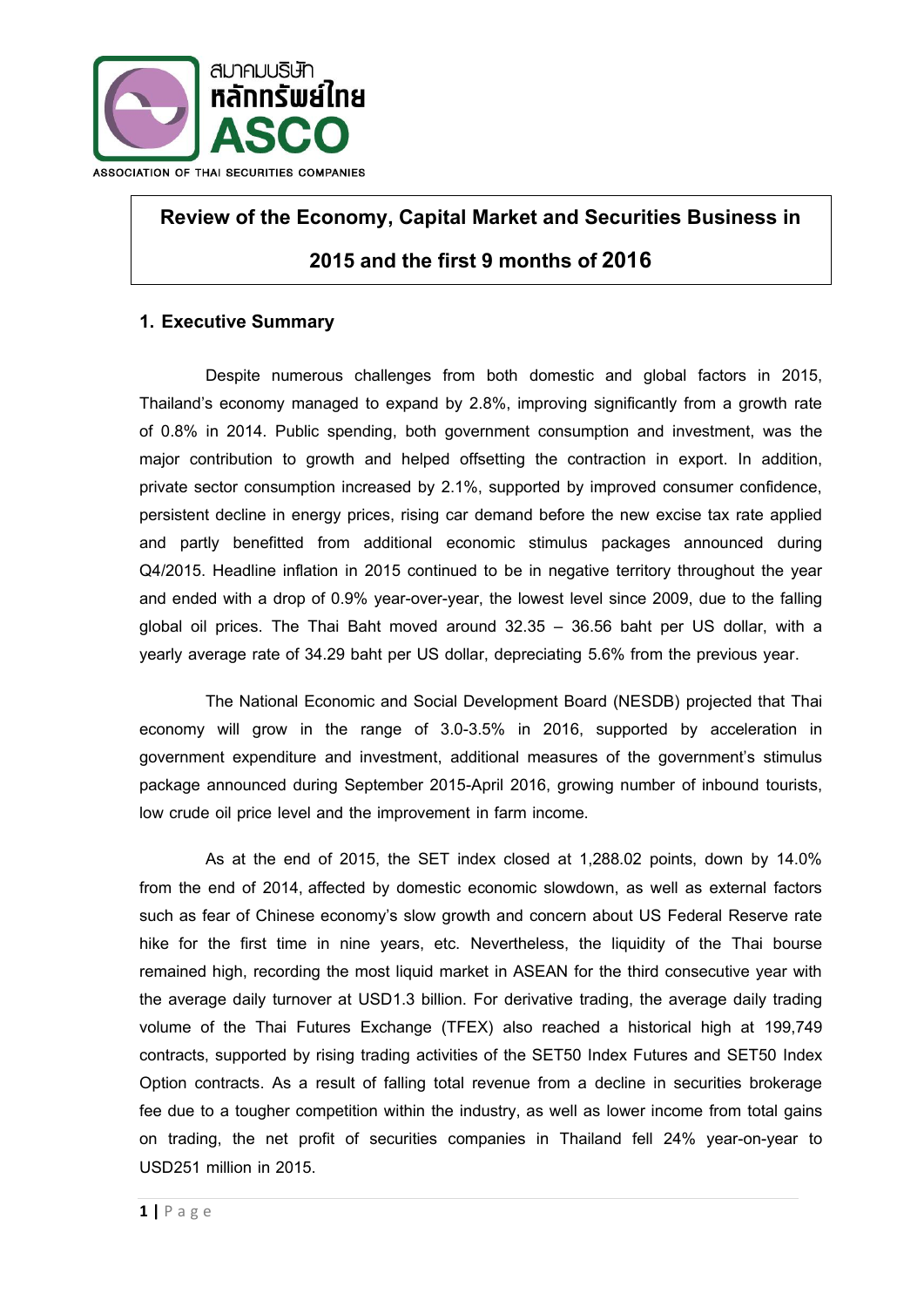

## **2. The Thai economy**

*Thailand's economy expands by 2.8% in 2015, improving significantly from a growth rate of 0.8% in 2014.* Despite numerous challenges from both domestic and global factors in 2015, Thailand's economy managed to expand by 2.8%, improving significantly from a growth rate of 0.8% in 2014 (Figure 1). Government spending became the major contribution to growth last year, offsetting the slowdown in exports demand due to the fragile economic recovery in many key trading partners. Public sector investment rose by 29.8%, compared to a contraction of 7.3% in 2014, supported by accelerating disbursement in some key government projects such as water resources management and road transportation system, as well as state enterprises constructions. Meanwhile, public sector consumption rose 2.2%, from 2.1% in the previous year.



*Private consumption was lifted by several factors including additional stimulus packages.* For 2015, private sector consumption increased by 2.1%, supported by improved consumer confidence, persistent decline in energy prices, rising car demand before the new excise tax rate applied and partly benefitted from additional economic stimulus packages announced during Q4/2015 including assistance measures for low-income earners, fiscal and monetary measures for supporting SMEs, measures for boosting the real estate sector and supporting measures for rubber farmers, etc. Private investment declined 2.0% due to the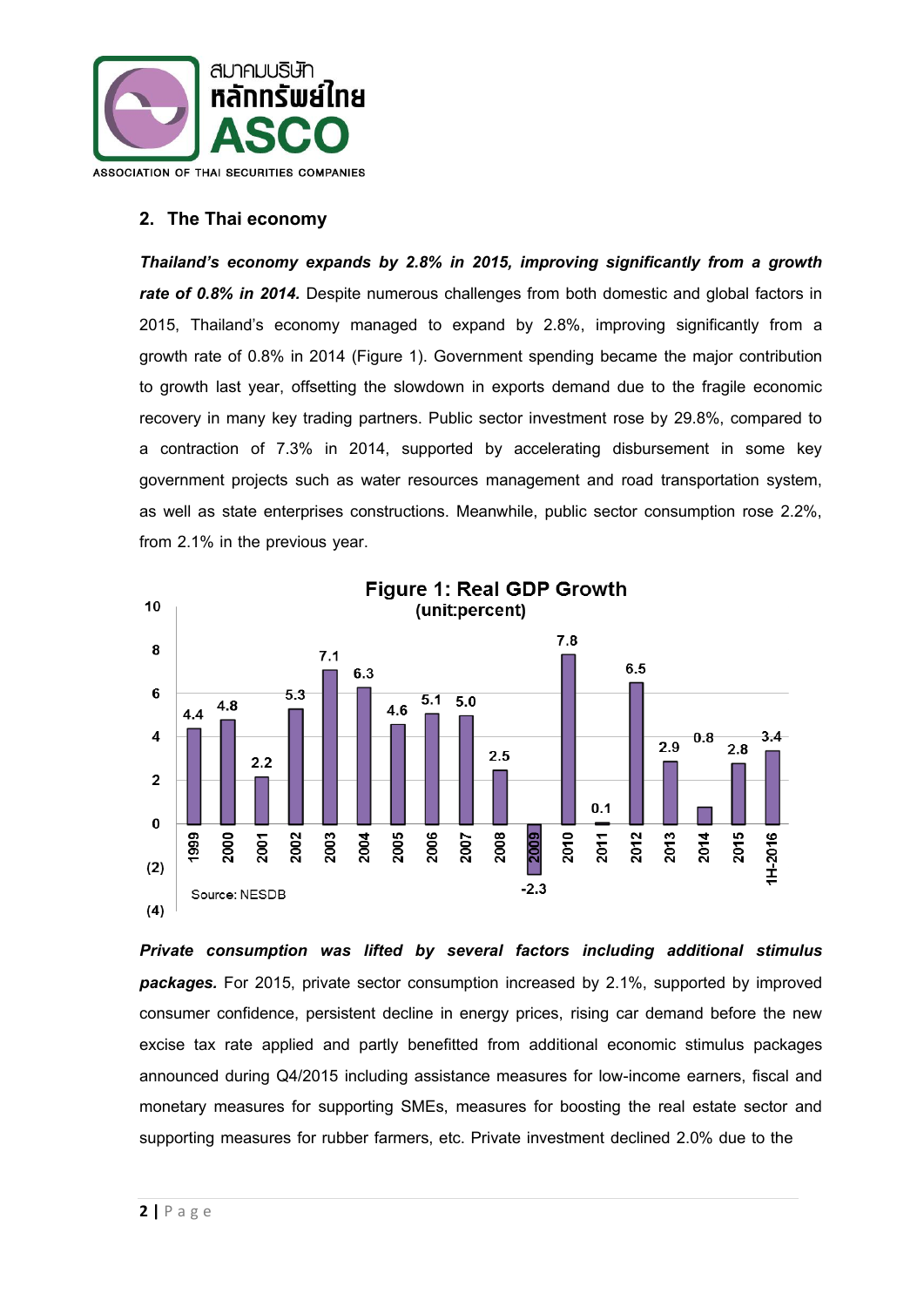

contraction of machinery and equipment and construction investment, but the overall investment grew by 4.7% compared to a contraction on 2.4% in 2014.

*Exports contracted due to the economic slowdown in many key trading partners.*  Exports contracted, in both value and volume, due to the economic deceleration in key trading partners, decline in export prices, as well as the effect from the end of Generalized Scheme of Preferences (GSP) for Thai exports. By destination, exports to Japan, EU (15), China, ASEAN (5) and Middle East declined, while exports to US and CLMV countries continued to expand. Nevertheless, Imports shrank on the back of falling import price and import quantity, especially raw materials and intermediate goods and capital goods. Thus, the overall trade balance still recorded a surplus of USD34.6 billion, higher than USD24.6 billion in 2014.

**Headline inflation continued to be in negative territory throughout the year.** In terms of domestic economic stability, headline inflation in 2015 continued to be in negative territory throughout the year and ended with a drop of 0.9% year-over-year, which was the lowest since 2009, compared to an increase of 1.9% in 2014 (Figure 2). The rate started to contract early in the year largely due to the fall of the average price of fuel oil dictated by the world oil prices. Another reason was the falling prices of major agricultural commodities, such as rubber and palm oil, caused by weaker foreign demand.

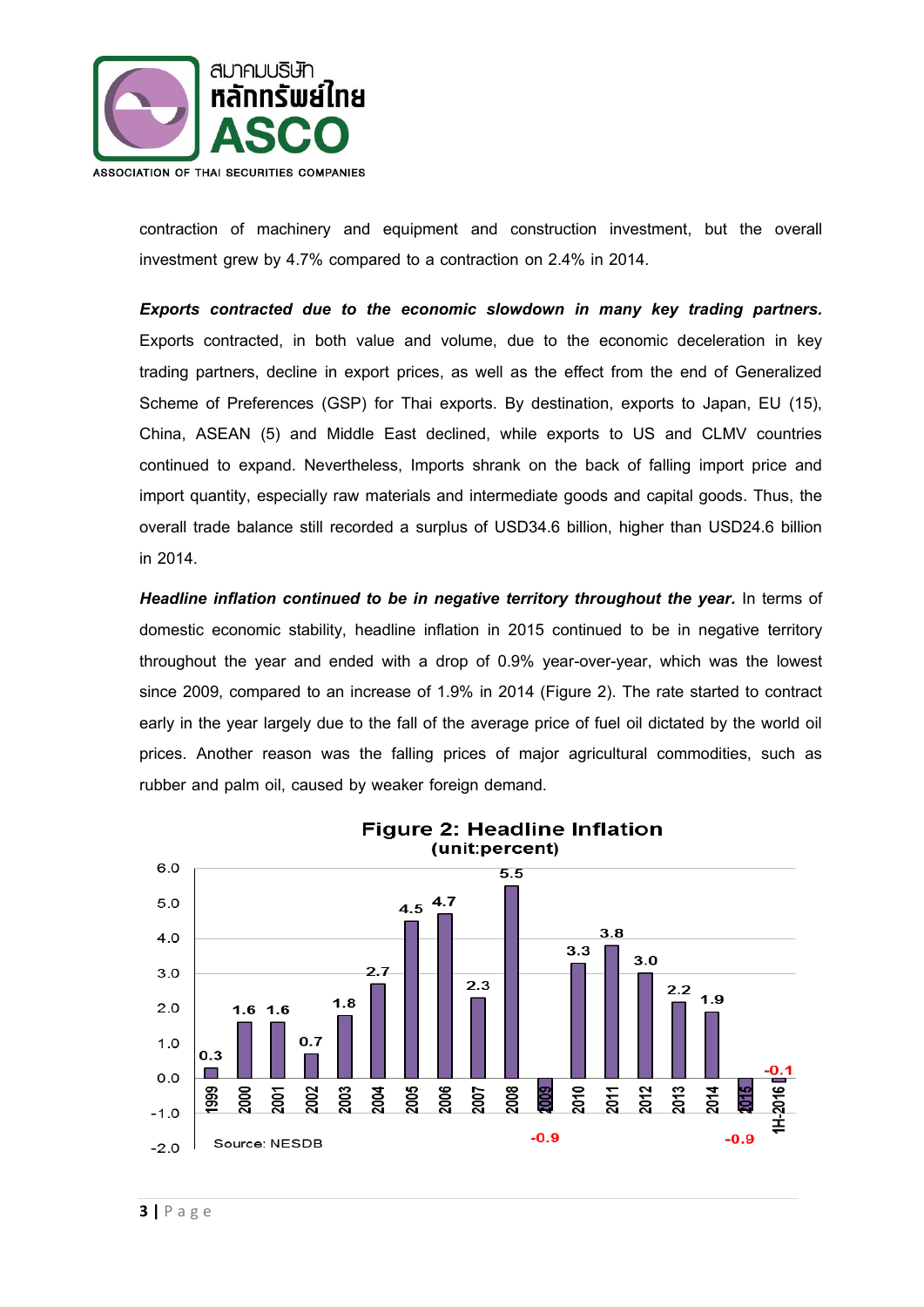

**Current account registered a large surplus 8% of GDP.** For external stability, the current account surplus in 2015 was greater than that of the previous year, amounting to USD31.6 billion, or 8% of the GDP (Figure 3) compared to 3.8% of GDP in 2014, thanks to the greater trade balance surplus at USD34.6 billion as well as surplus in services balance due to the increase in numbers of foreign tourists arrival.



**Figure 3: Current Account** 

*International reserve level remains high.* International reserve at the end of December 2015 stood at USD156.5 billion (excluding net forward position of USD11.7 billion), which was equal to 2.9 times of short-term foreign debt (at the end of the third quarter of 2015) or 11.0 months of import value (the average of import value in the fourth quarter of 2015). These ratios thus improved from the end of 2014, when it was equal to 2.6 times of short-term foreign debt and 9.6 months of import value.

*MPC cut the policy rate 2 times in 2015.* For Monetary policy in Thailand, the Monetary Policy Committee (MPC) decided to lower the policy interest rate twice in 2015 (during March and April's meeting), each by 25 basis points, bringing the rate down to 1.5% from 2.0% per annum at the end of 2014. The decision was made under the view that the outlook of the Thai economic recovery is likely to be weaker than previously assessed and, thus, rate cut was necessary to support consumption and investment. This was also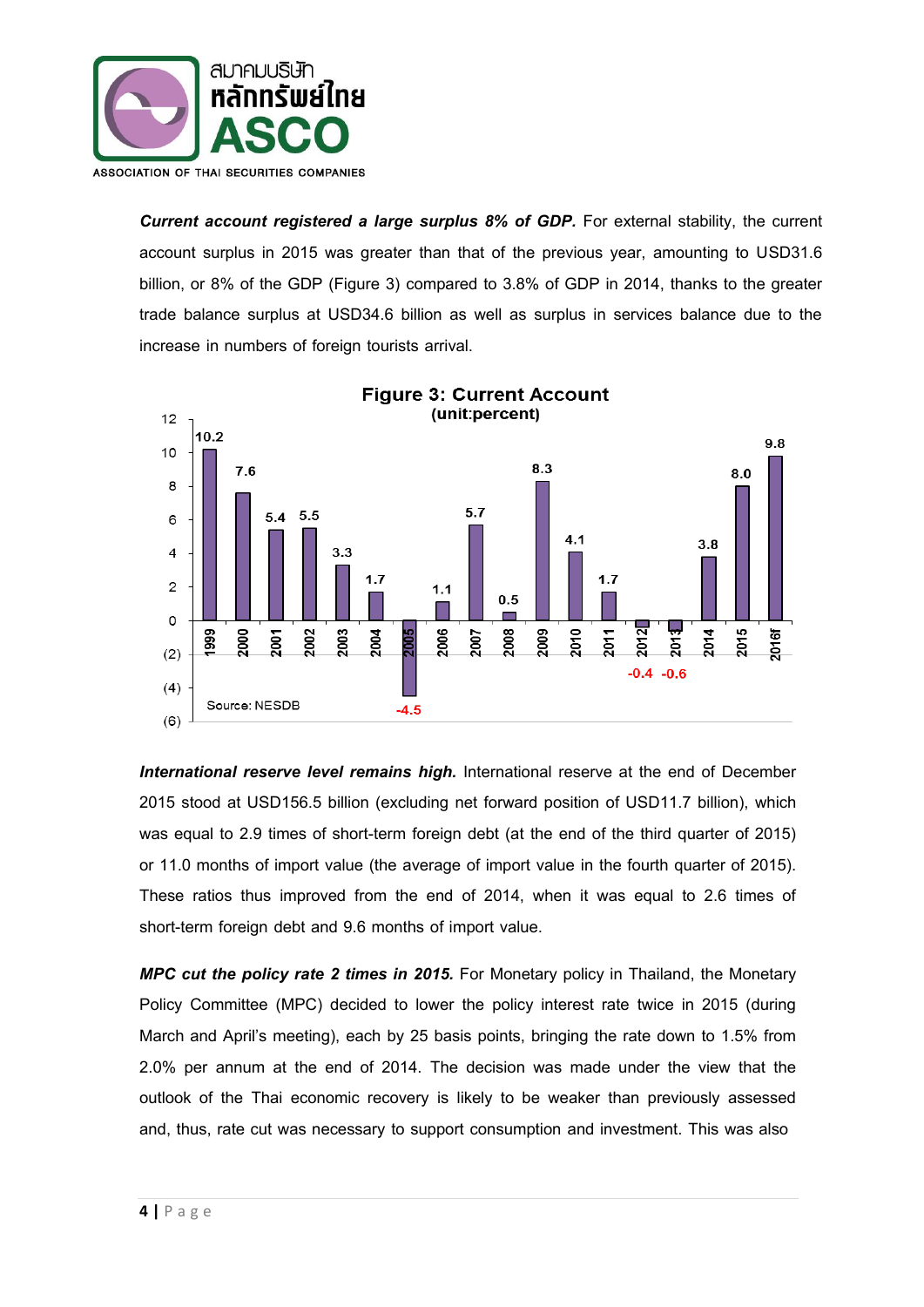

in line with the decision of many countries that continued to hold or further easing their monetary policy at that time.

*Thai Baht depreciating 5.6% against US dollar in 2015.* In 2015, the Thai Baht moved around 32.35 – 36.56 baht per US dollar, with an yearly average rate of 34.29 baht per US dollar, depreciating 5.6% from the previous year due to the appreciation of US dollar induced by the expectation concerned with the FED policy rate hike, fear about economic slowdown in China that could affect other economies within the region, as well as the MPC's policy rate cut early in the year.

*Thai economy grew by 3.4% at the first half of 2016.* At the first half of 2016, the Thai economy registered a growth rate of 3.4%. On the expenditure side, the economic expansion was mainly attributed to government expenditure, private consumption expenditure, and exports. On the production side, the non-agricultural sector continued to expand, driven mainly by a pickup in manufacturing production. Meanwhile, service-related sectors were still robustly expanding. On the contrary, the agricultural sector remained in a slight contraction as crops yields reduced by the drought. Nevertheless, fishery and livestock production increased favorably.

*Thai economy in 2016 is projected to grow 3.0-3.5% from 2.8% in 2015.* According to the National Economic and Social Development Board (NESDB), the Thai economy in 2016 is projected to grow in the range of 3.0-3.5%, improving from 2.8% in 2015. The economic outlook for the latter half of the year is expected to continue to expand at a favorable pace as in the first half with the supporting factors for economic growth including (1) acceleration in government expenditure and investment (2) the drive from additional measures of the government's stimulus package announced during September 2015-April 2016 (3) the growing number of inbound tourists (4) Low crude oil price level and (5) the improvement in farm income attributed by the end of drought and greater rainfall which could led to a recovery in agricultural production, coupled with a stable oil price trend. For growth components, it is forecasted that export value will fall by 1.9%, private consumption and total investment will increase by 2.7 and 3.3%, respectively. The average headline inflation in 2016 is projected to be in the range of 0.1 - 0.6%, compared with a decline of 0.9% in 2015.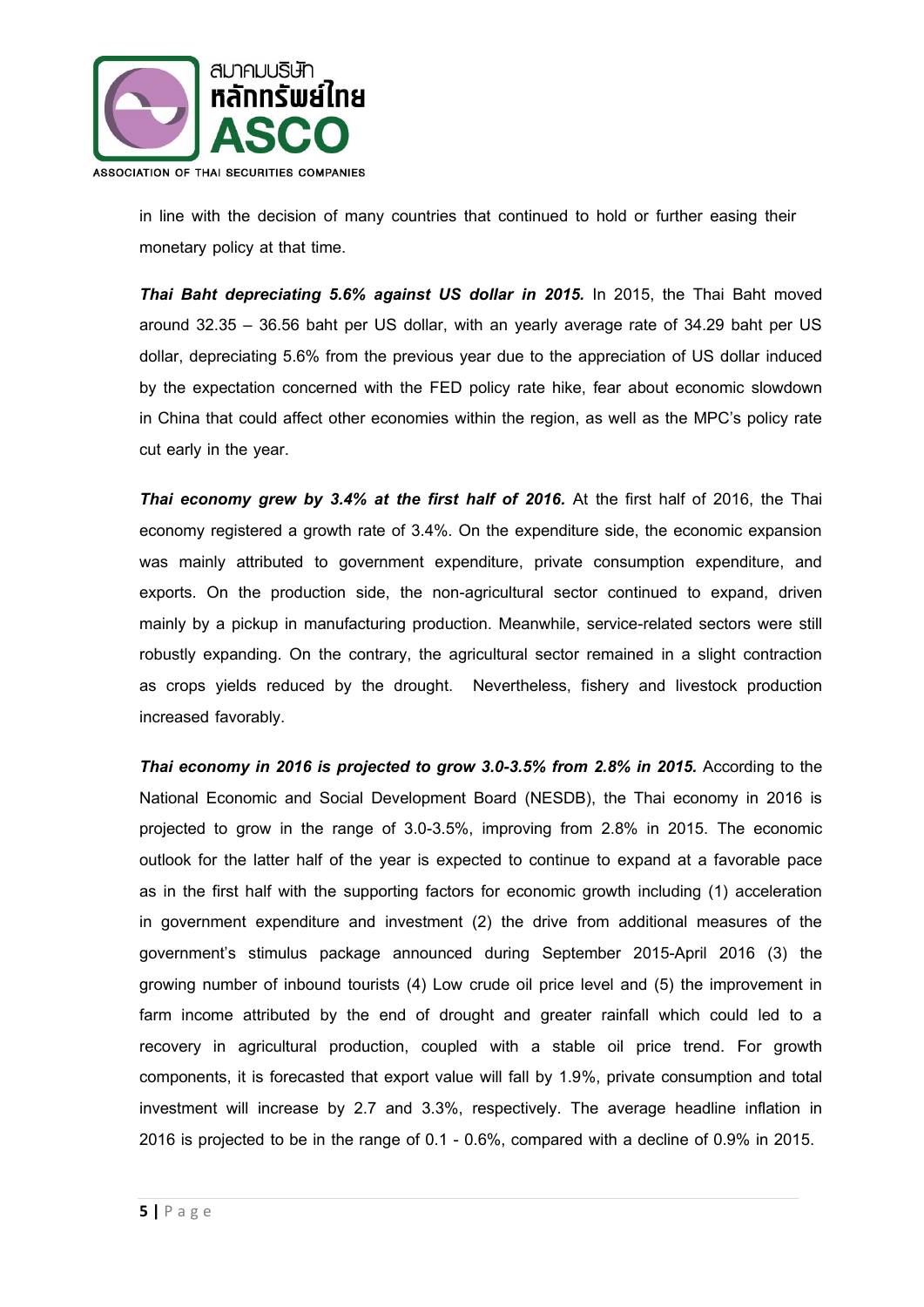

The Thai baht is expected to move within the range of 35.5-36.5 baht per US dollar, depreciating further from 32.35 – 36.56 baht per US dollar last year.

#### **Table 1: Major Economic Indicators**

|                                                  | 2010   | 2011   | 2012   | 2013   | 2014   | 2015    | 2016f       |
|--------------------------------------------------|--------|--------|--------|--------|--------|---------|-------------|
| GDP growth (%)                                   | 7.8    | 0.1    | 6.5    | 2.9    | 0.8    | 2.8     | $3.0 - 3.5$ |
| Investment (%)                                   | 9.4    | 3.3    | 13.2   | $-2.0$ | $-2.4$ | 4.7     | 3.3         |
| Private(%)                                       | 13.8   | 7.2    | 14.4   | $-2.8$ | $-1.0$ | $-2.0$  | 1.5         |
| Public(%)                                        | $-2.2$ | $-8.7$ | 8.9    | 1.3    | $-7.3$ | 29.8    | 10.0        |
| <b>Private Consumption(%)</b>                    | 4.8    | 1.3    | 6.7    | 0.3    | 0.6    | 2.1     | 2.7         |
| <b>Public Consumption(%)</b>                     | 6.4    | 1.1    | 7.5    | 4.9    | 2.1    | 2.2     | 3.9         |
| <b>Export volume of goods &amp; services (%)</b> | 14.7   | 9.5    | 3.1    | 4.2    | 0.2    | 0.2     | 2.5         |
| Export value of goods (%)                        | 28.4   | 14.3   | 3.1    | $-0.2$ | $-0.3$ | $-5.6$  | $-1.9$      |
| Import volume of goods & services (%)            | 21.5   | 13.7   | 6.2    | 2.3    | $-5.3$ | $-0.4$  | $-1.3$      |
| Import value of goods (%)                        | 37.0   | 24.9   | 8.8    | $-0.5$ | $-8.5$ | $-11.3$ | $-6.1$      |
| <b>Trade balance (Bil. USD)</b>                  | 31.8   | 17.0   | 6.0    | 6.7    | 24.6   | 34.6    | 41.3        |
| <b>Current Account balance (Bil. USD)</b>        | 13.2   | 5.9    | $-1.5$ | $-2.5$ | 15.4   | 31.6    | 38.6        |
| Current Account to GDP (%)                       | 4.1    | 1.7    | $-0.4$ | $-0.5$ | 3.8    | 8.0     | 9.8         |
| CPI (%)                                          | 3.3    | 3.8    | 3.0    | 2.2    | 1.9    | $-0.9$  | $0.1 - 0.6$ |
| $=$ forecast                                     |        |        |        |        |        |         |             |

Source: NESDB

## **3. Thai Capital market in 2015 and first 9 monthsof 2016**

#### **3.1 Overview of the Stock Market**

*The SET Index fell 14.0%YoY in 2015.* As at the end of 2015, **the SET Index** closed at 1,288.02 points, down by 14.0% from the end of 2014 (Figure 4) with the lowest point of the index was at 1,261.66 points in December and the highest point at 1,615.89 points in February. Meanwhile, t**he mai Index** closed at 522.62 points, decreasing from the end of 2014 by 25.3%. The indices were affected by domestic economic slowdown, as well as external factors such as fear of Chinese economy's slow growth and concern about US Federal Reserve rate hike for the first time in nine years, etc.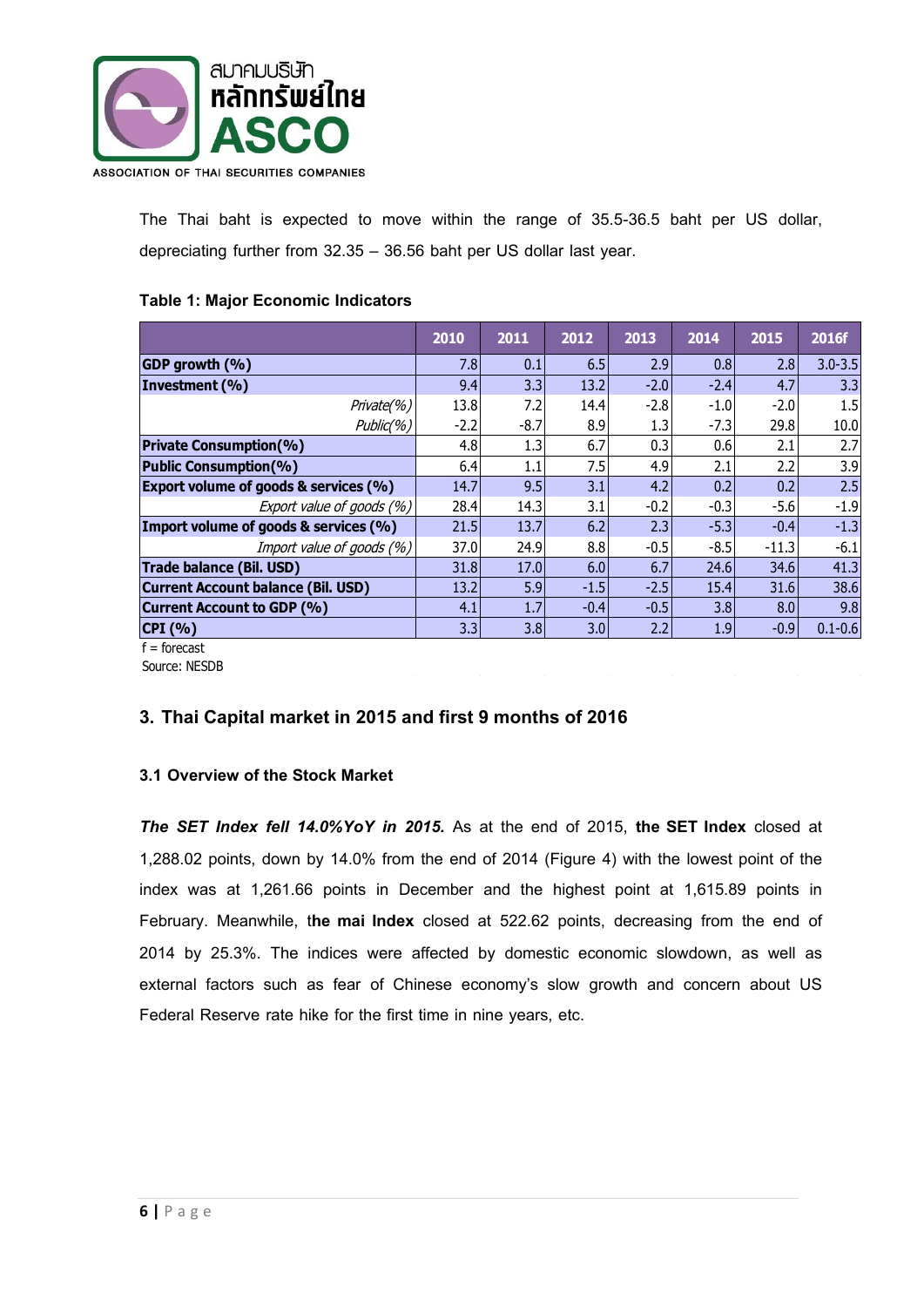

481.9

 $2000$ 

269.2

1999

356.5

303.9

 $2007$ 

 $800$ 

600

400

200

 $\circ$ 



668.1

343.7

 $188.1$ 

**дос** 

713.7

 $1582$ 

2005

772.2

 $T_{27.5}$ 

 $2003$ 

2002

Source: SET Nonetheless, the Thai bourse picked up strength again this year with the SET Index at the end of September 2016 finished higher at 1,483.21 points, increased 15.2% from the end of last year. Meanwhile, the mai Index finished at 551.74 points, 5.6% higher from the end of 2015. Equity capital raising activity was very active in 2015, for both SET and mai which accounted for USD8.9 billion from 41 newly-listed securities. Of these, USD3.7 billion was raised from the primary market, an increase of approximately 5.4% from the previous year, consisting of 20 companies on SET, 13 companies on mai, two infrastructure funds and six real estate investment trusts.

858.1

272.4

2008

679.8

2007

193

2006

734.5

2010

272.8

2011

450.0

 $215$ 

2009

-<br>162.9

4157

264.2

2012

1,497.7

1,298.7

356.8

2014

2013

700.1

 $522.6$ 

2015

1,483.2

551.7

 $Sep 16$ 

,<br>1,288.0

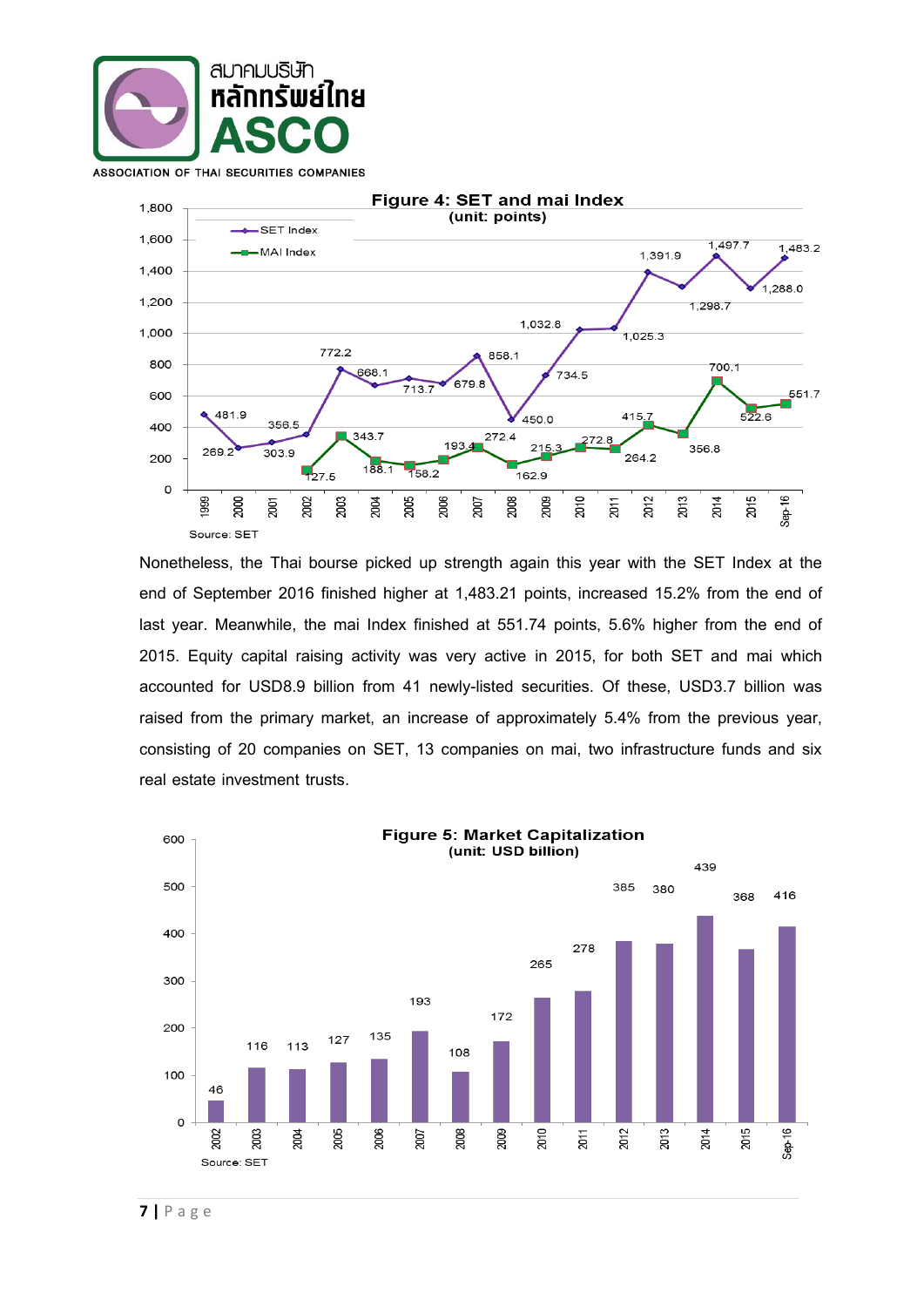

*Market capitalization of SET and mai in USD declined 16.2%, in line with the indices movements and the weak Thai Baht against the US dollar.* Market capitalization of SET and mai combined at the end of 2015 totaled USD368 billion (Figure 5), decreasing 16.2% from the end of 2014. However, at the end of September 2016, the Market capitalization rose to USD416 billion, following the rise of both the SET Index and mai Index, but still lower than the 2014 level in US dollar term on the back of the weak Thai Baht.

*Numbers of listed companies rose to 639 companies at the end of 2015.* The total numbers of listed companies in the SET at the end of 2015 and at the end of September 2016 were at 517 and 518, rose from 502 companies in 2014. For the mai, the number of mai listed companies at the end of 2015 and September 2016 stood at 122 and 130, increased from 111 companies in 2014. As a result, total number of listed companies in the SET and the mai were at 639 and 648 at the end of 2015 and September 2016 (Figure 6).



*The SET P/E ratio rose to 22.57 in 2015.* The P/E ratio of the SET at the end of 2015 rose from 17.81 times in 2014 to 22.57 times, but fell to 21.76 times at the end of September this year. The mai P/E ratio decreased from 69.63 times at the end of 2014 to 52.94 times (Figure 7) at the end of 2015, and then rose again to 60.31 times at the end of September 2016. Meanwhile, the dividend yield of the Thai bourse rose from 2.94% to 3.36% at the end of 2015, and decreased to 3.19% at the end of September 2016.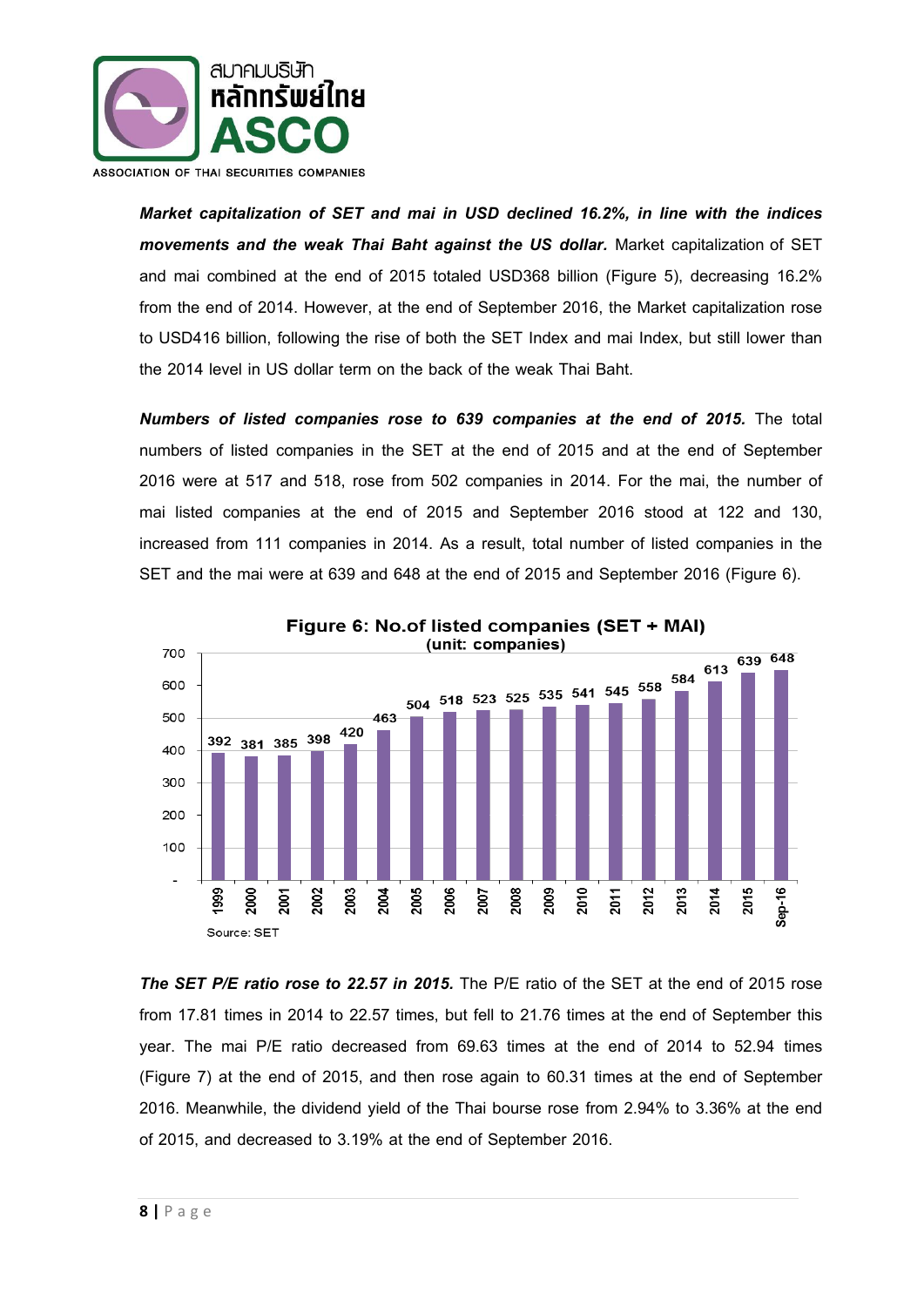



*Thai bourse recorded the most liquid market in ASEAN for the third consecutive year.*  According to the World Federation of Exchange, the combined turnover of the SET and the mai totaled USD285 billion in 2015, falling from 2014 by 9%. The average daily turnover was at USD1.3 billion in 2015, decreasing by 7.7% from 2014 (Figure 8). However, during the first nine months of this year, trading volumes of the SET and mai totaled USD242 billion, 9% increase from the same period of last year, with the average daily turnover rose to USD1.46 billion.

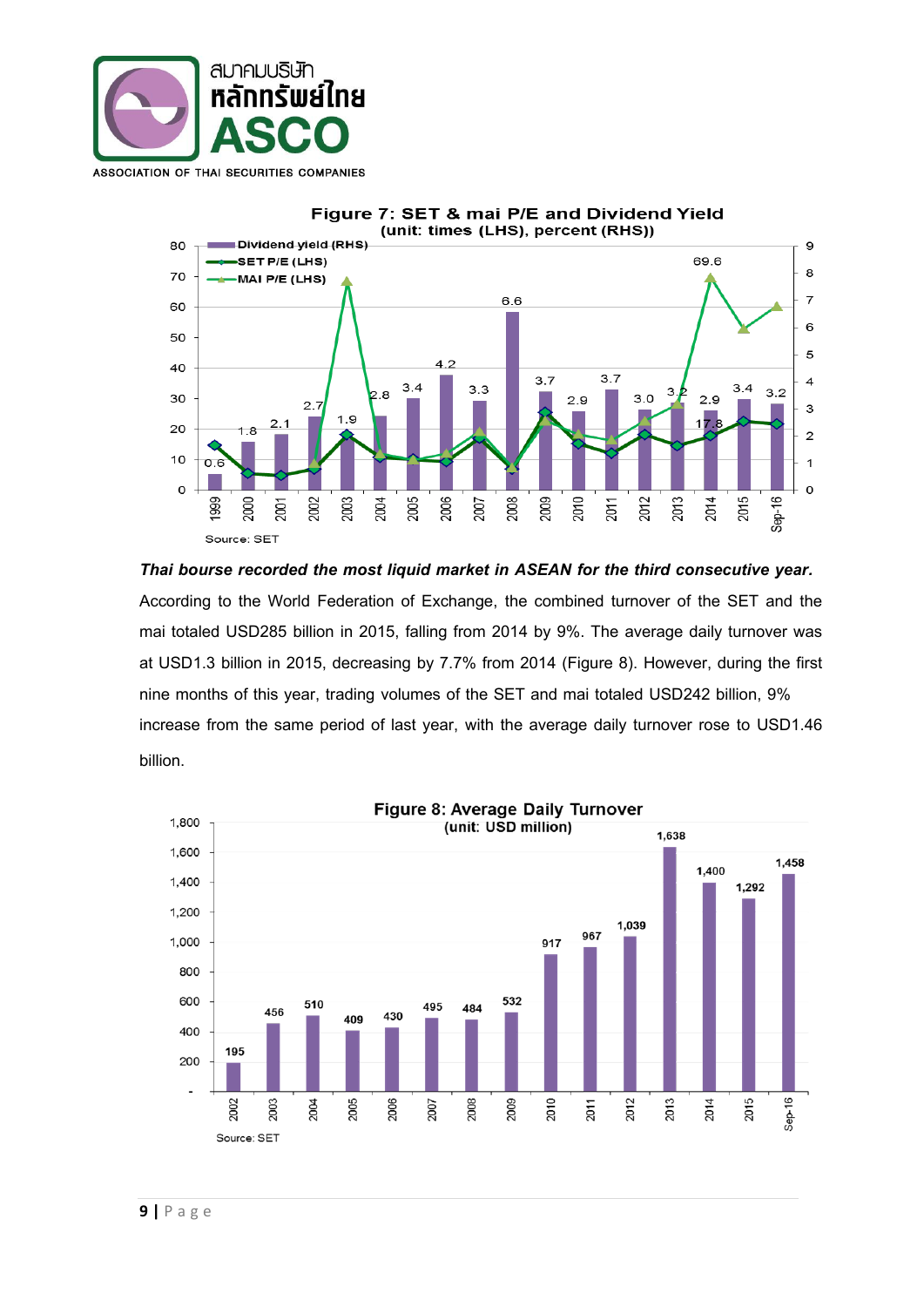

Local retail investors accounted for 59.2% of total turnover in 2015. The local retail investors still the most active investors in Thai bourse, accounted for 59.21% of the total turnover, but decreased from 62.3% in 2014 while proportion of foreign investors rose to 22% from 20%, proprietary traders increased from 8.7% to 9.2%, and local institutional traders had a share of 9.4% up from 8.8%, respectively (Figure 9). As of September 2016, the proportion of trading by retail traders slowdown to 53%, while the proportion of foreign investors, proprietary traders and institutional investors trading rose to 26.2%, 10.8 and 10% of total turnover.



### Figure 9: Investors classified by Type

#### **3.2 Overview of the derivatives market**

**Trading volume in TFEX reached the highest record level in 2015.** During 2015, the volume of trading of the Thai Futures Exchange (TFEX) totaled 48.53 million contracts, or a daily average of 199,749 contracts, the highest since the establishment of the exchange, rising by 36% from 2014, which the daily average was 147,025 contracts. The increase was mainly due to a rise in trading activities of the SET50 Index Futures and SET50 Index Option contracts. The number of derivatives trading accounts also grew significantly reaching 113,575 accounts, up by 12.84% in 2015. By underlying product category, the most traded was the SET 50 Index Futures, which constituted 55.1% of the total trading volume, followed by the Single Stock Futures and the Gold Futures, which accounted for 40.6% and 3%, respectively. Domestic Retail investors were the largest group of derivatives players,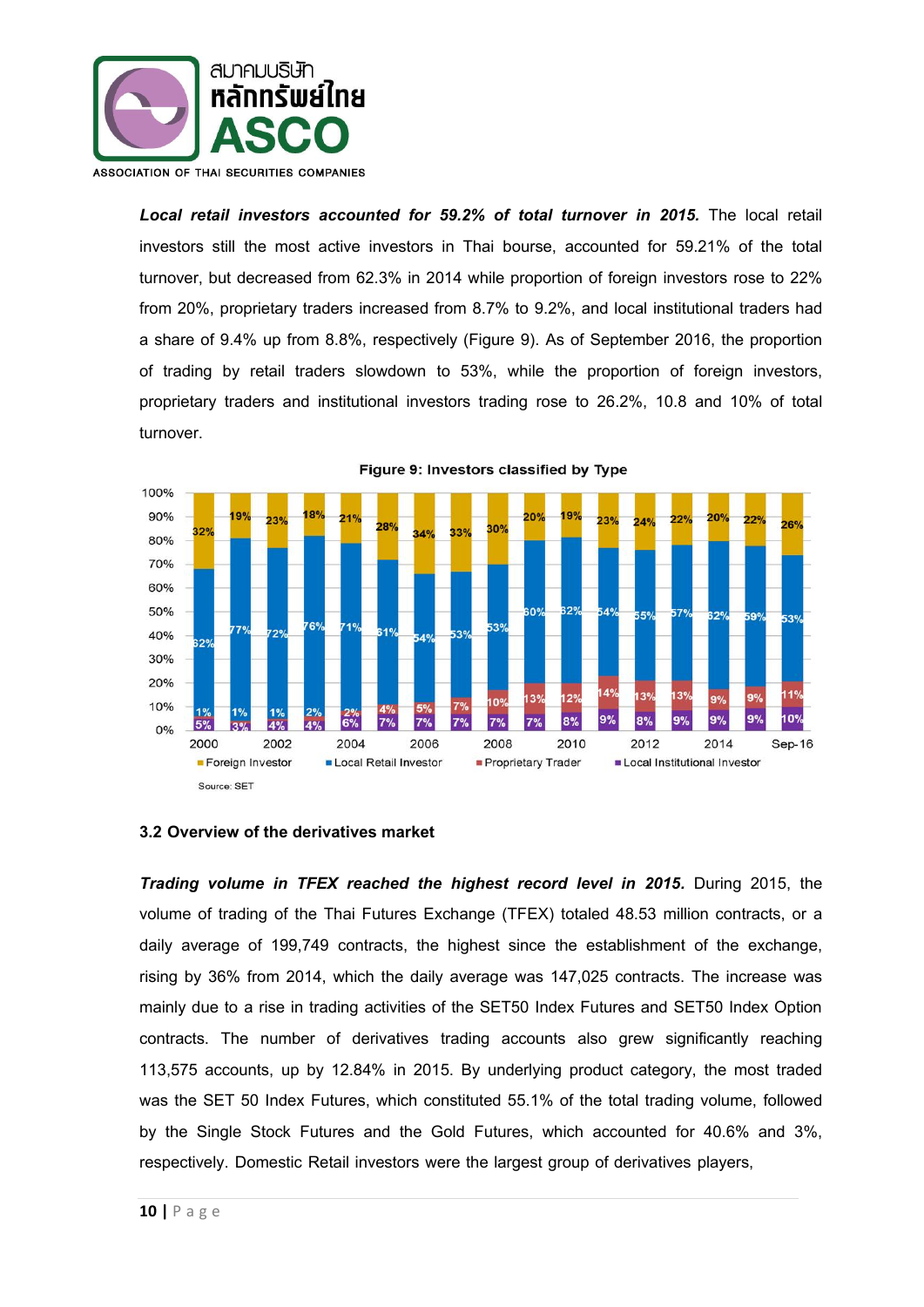

representing 53.6% of the total trading, local institutions and foreign investors accounted for 34.8% and 11.6%. At the end of 2015, the Thai Futures Exchange had open interest of 941,492 contracts, representing an increase of 2.5% from 2014. For the first nine months of this year, the trading volume of the derivatives market were 50.9 million contracts, or a daily average of 274,922 contracts, rising 38% from the same period of 2015. The open interest jumped to 1,582,697 contracts. Trading volume gained from the trading of the Single Stock Futures, the SET Index Futures and Gold Futures.

| <b>Type of Instruments</b>                 | 2010      | 2011       | 2012       | 2013       | 2014       | 2015       | <b>Jan-Sep 2016</b> |
|--------------------------------------------|-----------|------------|------------|------------|------------|------------|---------------------|
| 50 Baht Gold Futures                       | 792,960   | 1,817,483  | 1,045,370  | 551,887    | 238,544    | 132,604    | 115,004             |
| <b>10 Baht Gold Futures</b>                | 178,463   | 2,171,795  | 2,597,235  | 1,655,381  | 1,303,151  | 1,328,932  | 2,089,979           |
| <b>Interest Rate Futures</b>               | 41        | 429        | 27         |            |            |            |                     |
| <b>Single Stock Futures</b>                | 969,353   | 1,578,092  | 2,168,037  | 8,415,967  | 19,624,561 | 19,708,113 | 23,919,289          |
| <b>SET50 Index Futures</b>                 | 2,471,302 | 4,316,437  | 4,034,460  | 5,688,404  | 14,403,574 | 26,764,395 | 24,328,662          |
| <b>SET50 Index Options</b>                 | 107,317   | 107,993    | 54,057     | 65,409     | 108,855    | 307,131    | 304,318             |
| <b>Silver Futures</b>                      |           | 31,567     | 14,590     | 1,237      | 9          |            |                     |
| <b>Brent Crude Oil Futures</b>             |           | 3,320      | 147,823    | 46,496     | 32,530     | 25,970     | 19,076              |
| <b>USD Futures</b>                         |           |            | 396,138    | 239,345    | 309,926    | 271,754    | 137,241             |
| <b>Sector Futures</b>                      |           |            | 191        |            |            |            |                     |
| <b>Rubber Futures</b>                      |           |            |            |            |            |            | 243                 |
| <b>Total Trading Volume</b><br>(contracts) | 4,519,436 | 10,027,116 | 10,457,928 | 16,664,126 | 36,021,150 | 48,538,899 | 50,913,569          |

#### **Table 2: Derivative Trading Volume by instruments**

Source: TFEX

#### **3.3 Capital market developments**

Major capital market developments in 2015 – September 2016 can be summarized as follows:

#### **The Office of the Securities and Exchange Commission (SEC)**

1) *Establishment of equity-based crowdfunding regulation.* The SEC had announced the equity-based crowdfunding regulations to allow public limited companies and limited companies to raise fund through crowdfunding portals approved by the SEC. The crowdfunding portals will screen the companies intending to raise fund through their facilities; require such companies to disclose relevant information; and provide mechanism for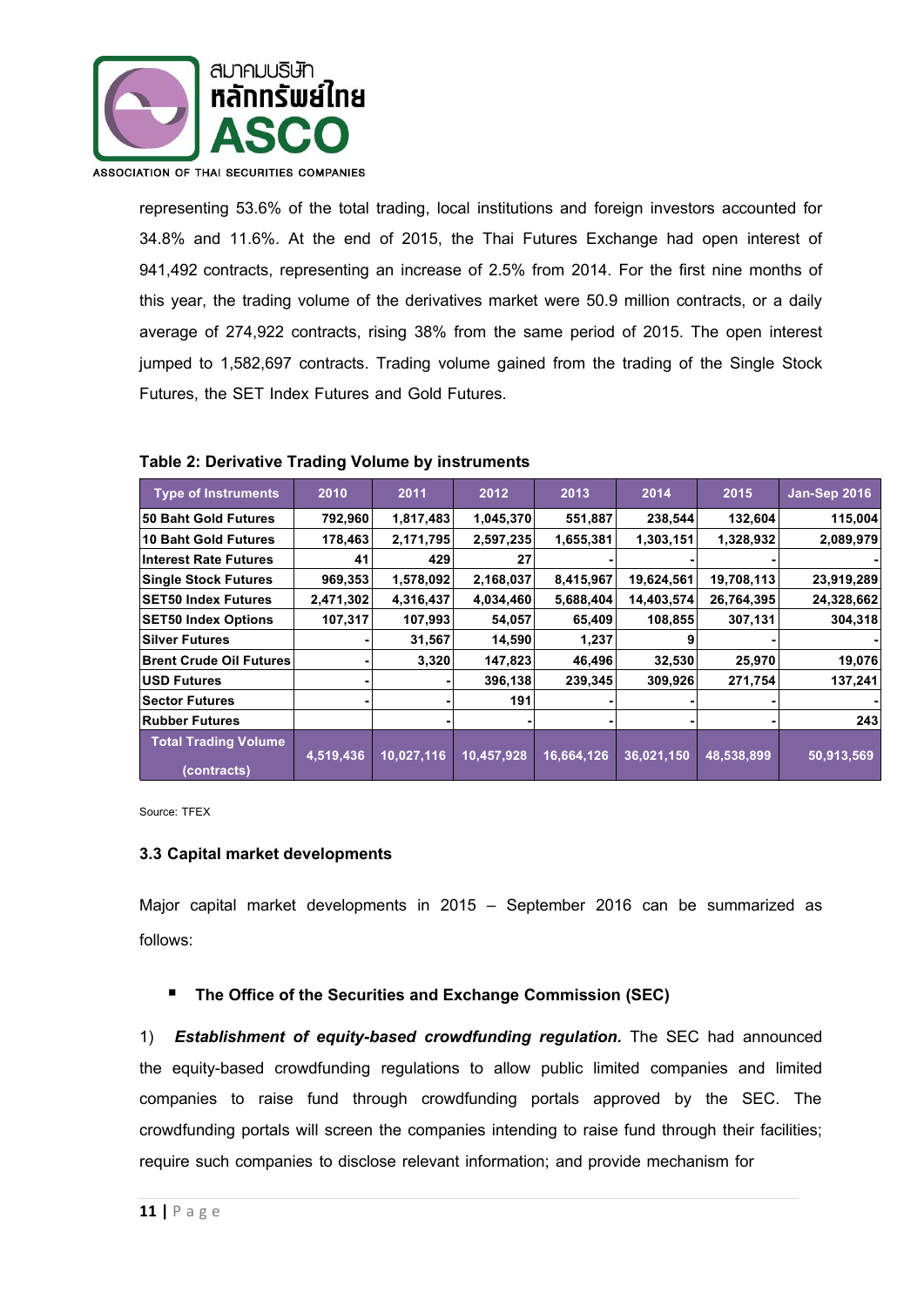

ASSOCIATION OF THAI SECURITIES COMPANIES

proceeds obtained from share subscription. For investors, they must become members of the crowdfunding portals to gain access share offering information and, prior to making investment, must pass knowledge test on risks associated with the investment. In case of retail investors, each investor is allowed to buy shares not exceeding 50,000 baht per company and not exceeding 500,000 baht during the 12 month-period.

2) *Easing the debt securities offerings process.* The SEC had eased the process to facilitate debt securities offerings. An approval of two year program will be introduced under the revised regulations enabling the issuer to make several offers for sale of debt securities by simply filing securities' features and additional information in case of the event affecting investment decision making. The existing approval scheme, on the contrary, requires the issuer to seek approval and file full form of registration statement for every offer which could affect fundraising plan, costs and need of the issuer. Nonetheless, the issuer must maintain its qualifications and compliance with approval conditions as well as disclosure requirements all through the program.

3) *Revision on regulations concerning investment policies of mutual funds and provident funds.* The SEC had revised several regulations concerning investment policies of mutual funds and provident funds (PVD) to enhance flexibility and compliance with international guidelines and market development. Such amendments included; (1) Determination of types and characteristics of investible assets based on principles instead of specific details; (2) Permission for mutual funds to invest in more varieties of assets according to suitable risk profile; (3) Relaxation of PVD rules by increasing the permissible investment proportion for PVDs in property funds and infrastructure funds, combined with alternative assets such as commodity, from 15% to not more than 30% of the NAV, etc.

4) *Preparation for the launch of the Asia Region Funds Passport (ARFP). The* SEC has become one of the first signatories to the Memorandum of Cooperation on the Establishment and Implementation of the Asia Region Funds Passort (MoC), which prescribes the framework and conditions for public offerings of cross-border mutual funds under the Asia Region Funds Passport (ARFP), together with the other first participating economies – namely, the Republic of Korea, Japan, New Zealand and Australia. Similar to the ASEAN Collective Investment Schemes (ASEAN CIS) which has been launched by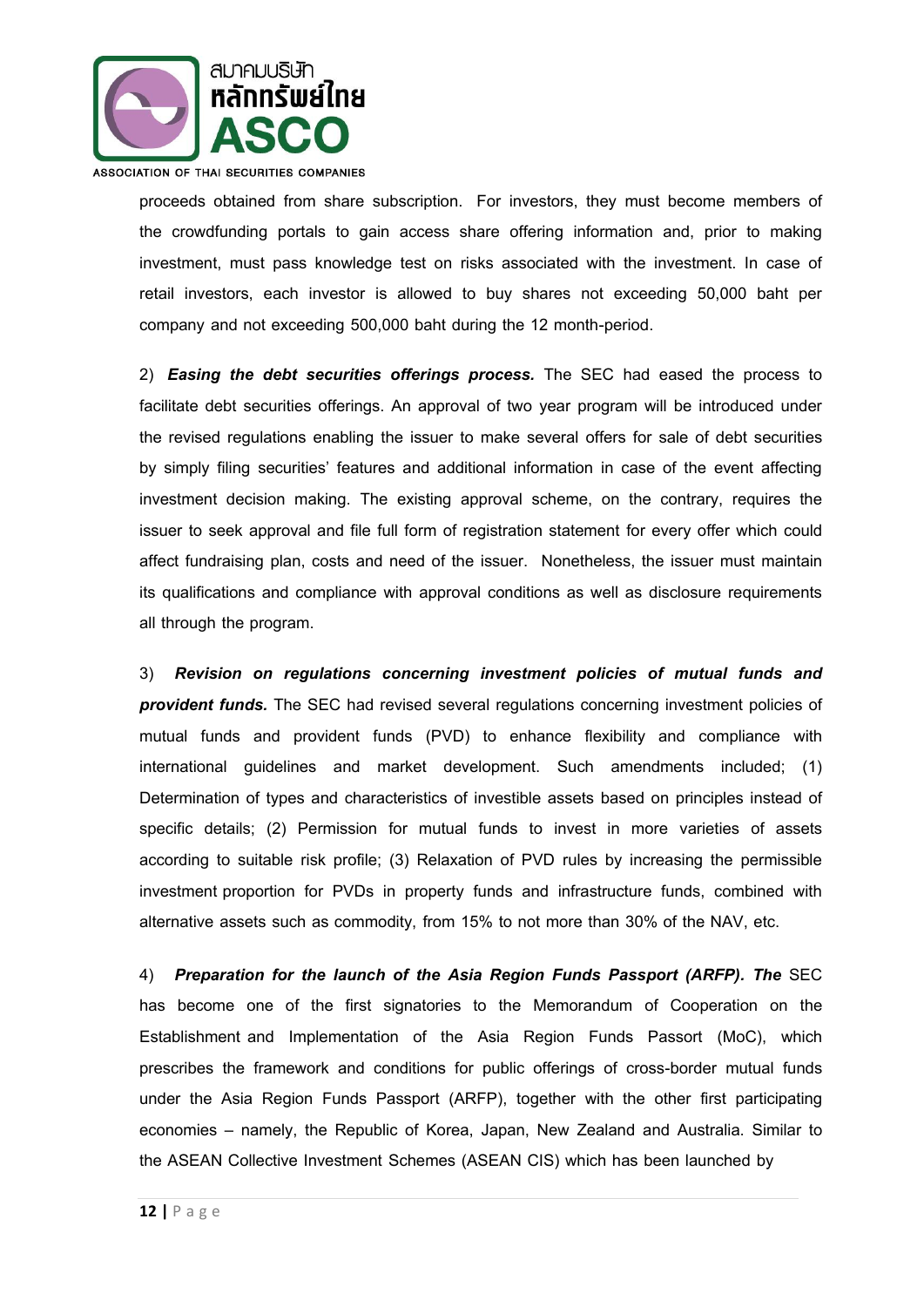

ASSOCIATION OF THAI SECURITIES COMPANIES

Malaysia, Singapore and Thailand since 2014, the ARFP would promote wider market linkage across key economies in Asia Pacific.

*6) Preparation for adoption of FinTech to the capital market ecosystem.* The SEC has initiated many activities to promote market participants understanding as well as to support development of FinTech in Thai capital market, for examples;

6.1) The SEC had set up "FinTech Forum", as a channel for sharing, discussing, consulting by inviting Academics, Startups, Incumbents and Regulators together to share their ideas periodically and work together to align with the government's digital economy initiatives. Since the early of 2016, the topics that have already been discussed in the Forum so far including FinTech Ecosystem, FinTech Data Analytics, Blockchain, Getting Ready for Financial Disruption in 2017.

6.2) The SEC, in cooperation with the Bank of Thailand, the Office of Insurance Commission, the Stock Exchange of Thailand, Software Park Thailand, the National Innovation Agency, C Asean and the Thai FinTech Club, officially launched the FinTech Challenge Program on 19 October 2016, to promote tangible creation of innovative products and services in the financial, investment and insurance industries. The selected participants will have an opportunity to join the intensive training "3 -day FinTech Idea Boot camp" in November and will have 2 months to develop their ideas to present in the Demo Day in January 2017.

6.3) The SEC is preparing to launch the FinTech Regulatory Sandbox early next year, with the first public consultation paper on Sandbox framework expected to release by the end of this year.

## **The Stock Exchange of Thailand (SET) and the Thailand Futures Exchange (TFEX)**

1) *Launched of the new clearing and depository systems.* The SET launched new clearing and depository systems on August 24, 2015. The clearing system had been integrated into one single platform so as to accommodate settlement of equity and derivatives products. This new system would enhance overall straight through processing (STP) in the market via Pre-settlement matching solution between members and custodians which helped improve efficiency of the process.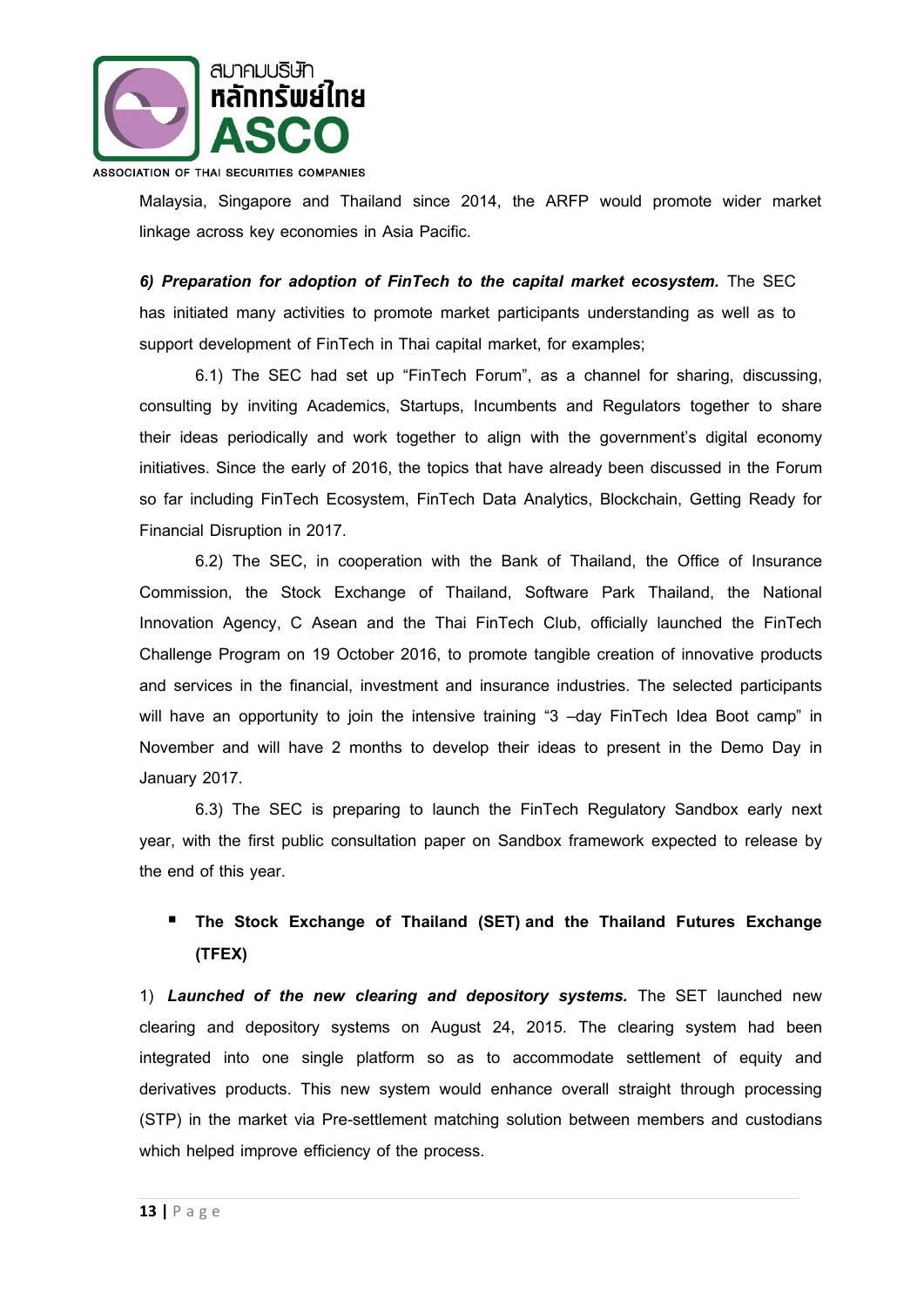

2) *Launched of the digital listing services.* The SET, jointly with the Securities and Exchange Commission (SEC), launched digital listing services (Digital IPO), enabling all new securities (IPO, IFF, REIT, and ETF) to be listed via electronic system, starting from January 25, 2016. The issuers could submit listing and public offering applications to the SEC and SET through one-stop digital services.

3) *Establishment of the fund service platform.* The SET had signed a memorandum of understanding (MOU) with SEC and alliances in Thailand's mutual fund industry consisting of 10 asset management companies, 19 selling agents and an investment research provider to launch a fund service platform. The first phrase of platform which expected to be launched in early 2017 aiming to include some market infrastructure services including Fund Profile Center, Order Routing, etc.

4) *Introduced the first agricultural derivatives product.* Thailand Futures Exchange PCL (TFEX) - under the SET group, had already launched its first agricultural derivatives product 'RSS3 Futures', ribbed smoked rubber sheet futures, on February 15, 2016, after the exchange had merged with the Agricultural Futures Exchange of Thailand (AFET). In addition, TFEX also welcomed three new brokers from AFET, namely DS Futures Co, Ltd., HongTa Futures Co., Ltd. and Infinity Wealth Futures Co., Ltd. to become TFEX members.

5) Set up an enterprise learning center for SMEs and start – ups. In response to Thai governments' policies to promote start-up businesses in driving the country's economy, the SET set up an enterprise learning center to support SMEs, start – ups and social enterprises, and to equip these groups with practical knowledge with the first curriculum called "STARTUP Fundamental Course" launched on April 24, 2016 covering the fundamentals, requirements, business process and how to manage a start-up business, particularly the chance to learn from successful start-up entrepreneurs as role models. Apart from this curriculum, SET and alliances have lined up intensive start-up courses to support practical knowledge for start-ups to become successful and sustainable.

#### **The Association of Thai Securities Companies (ASCO)**

1) *Coordinated with members in order to develop the various areas of business.* In term of business and operation standard development, ASCO continue to work closely with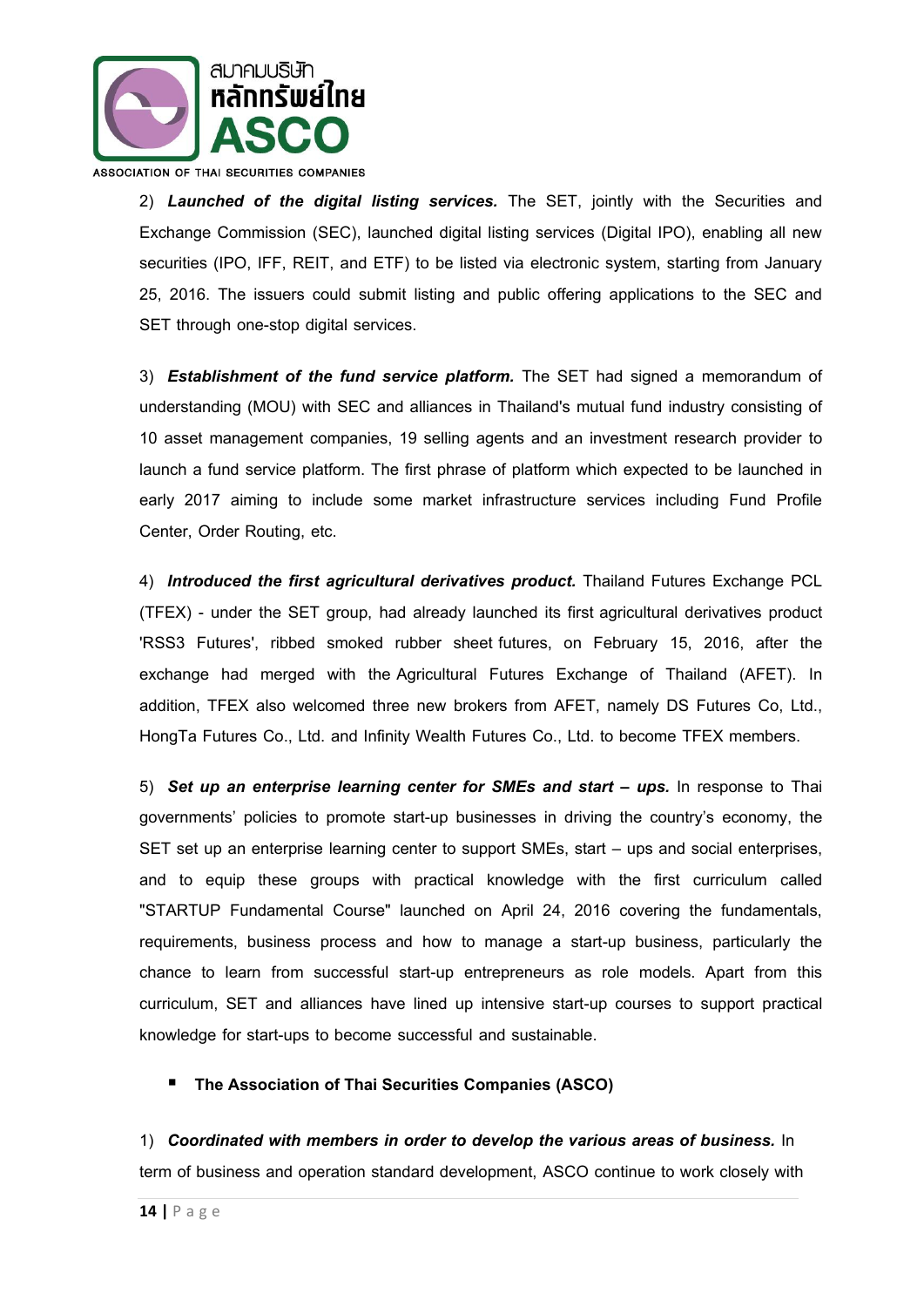

members in order to develop the various areas of business with some major developments including:

- Conduct an activity to promote investor base expansion to the provincial areas.
- Encourage members to use IT to drive the securities industry in order to become a "digital industry" which will result in cost reduction and efficiency enhancement.
- Support members' foreign exchange business through a consultation with the SEC and the Bank of Thailand to ease some of their existing regulations, as well as to permit more types of transactions to settle by netting FX positions of clients. By the end of 2017, it is expected the securities companies will be permitted to net own FX transactions with clients' transactions and to long foreign currency up to USD5,000,000.
- Initiated idea on payment system for capital market and proposed to the Ministry of Finance in order to increase productivity and efficiency of back-office function in Thai capital market by proposing central system that allow securities companies to be able to open account with one or a few main banks but can settle customers' payments from all different banks.
- Conducted a study on cost of running a securities brokerage business to provide members with information for their cost management and appropriate pricing of their services.
- Conducted a study on the possibility and suitability of the creation of Trusts in Thailand to support SEC's proposal to amend the current Trust law which allow only Trust that set up for the benefit of some capital market transactions.
- **Appoint several working groups to support business operation of member, e.g. working** group on Foreign Investment, Bond, and E-Business.

2) *Issued and reviewed several notifications and guidelines for members.* ASCO continue to coordinate closely with the regulators in supervising and monitoring business conduct of members. ASCO had issued and reviewed the securities business code of ethics for ASCO members, along with several notifications and guidelines including;

- **Association Regulation on Complaint Handling, Offense Deliberation and Penalization** was developed and promulgated in order to ensure transparency and fairness to all parties concerned.
- Association Notification on Sales Promotion Activities was revised and promulgated for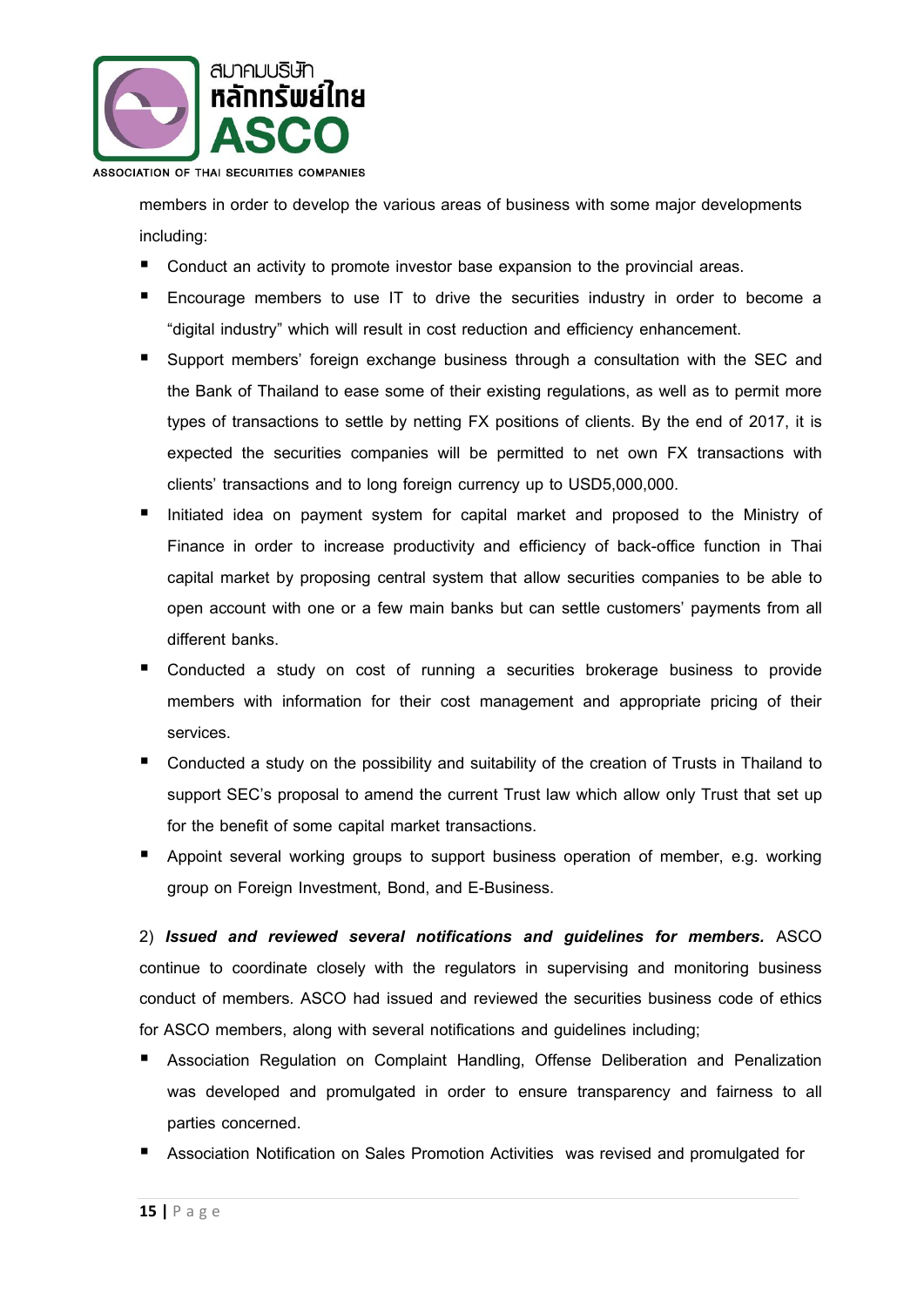

ASSOCIATION OF THAI SECURITIES COMPANIES

greater practicality, such changes as increasing the maximum value of customer gifts and specification of the Procedures for Preparation of Sales Promotion Activities Report.

- **•** Operating Guidelines for Online Securities Trading were developed to set minimum requirements for online trading as well as to promote business expansion not obstructing development of the industry as a whole.
- **Operating Guidelines for Securities Companies for Receiving Money from Costumers** were developed to prevent frauds from false claims of money transferred from customers.
- Ensuring understanding of the regulations related to analysts and investment analysis for proper practices and maintenance of the quality of analysts and their investment analysis. To serve such purposes, the Association added further details of the regulations; e.g. requiring four fundamental analysts, except in cases where the members make use of investment analysis produced by an associated company.

#### **3.4 Securities industry**

At the end of September 2016, there were 41 securities companies with brokerage licenses. Of this total, 39 were SET members. As for the derivatives business, 46 companies were licensed as derivatives agents, while 44 companies were members of the Thailand Futures Exchange Plc. (TFEX).

#### **Performance**

*Net profit of Thai securities companies down 24% in 2015.* In 2015, the profit of securities companies in Thailand was USD251 million, down 24% from USD330 million in 2014 (figure 10), as a result of falling total revenue from a decline in securities brokerage fee due to a tougher competition within the industry, as well as lower income from total gains on trading. On the other hand, total expenses up slightly, as a drop in personnel expenses was offset by a rise in fee and services expenses.

For H1-2016, Thai securities industry's net profit continued to decline with a profit of USD114 million, down 19.6% from H1-2015, due to falling securities brokerage fee, underwriting fee and interest and dividend incomes. As a result, ROE in H1-2016 fell to 8.7% compared to 11% during H1-2015 and the 10-yr average level of 10%.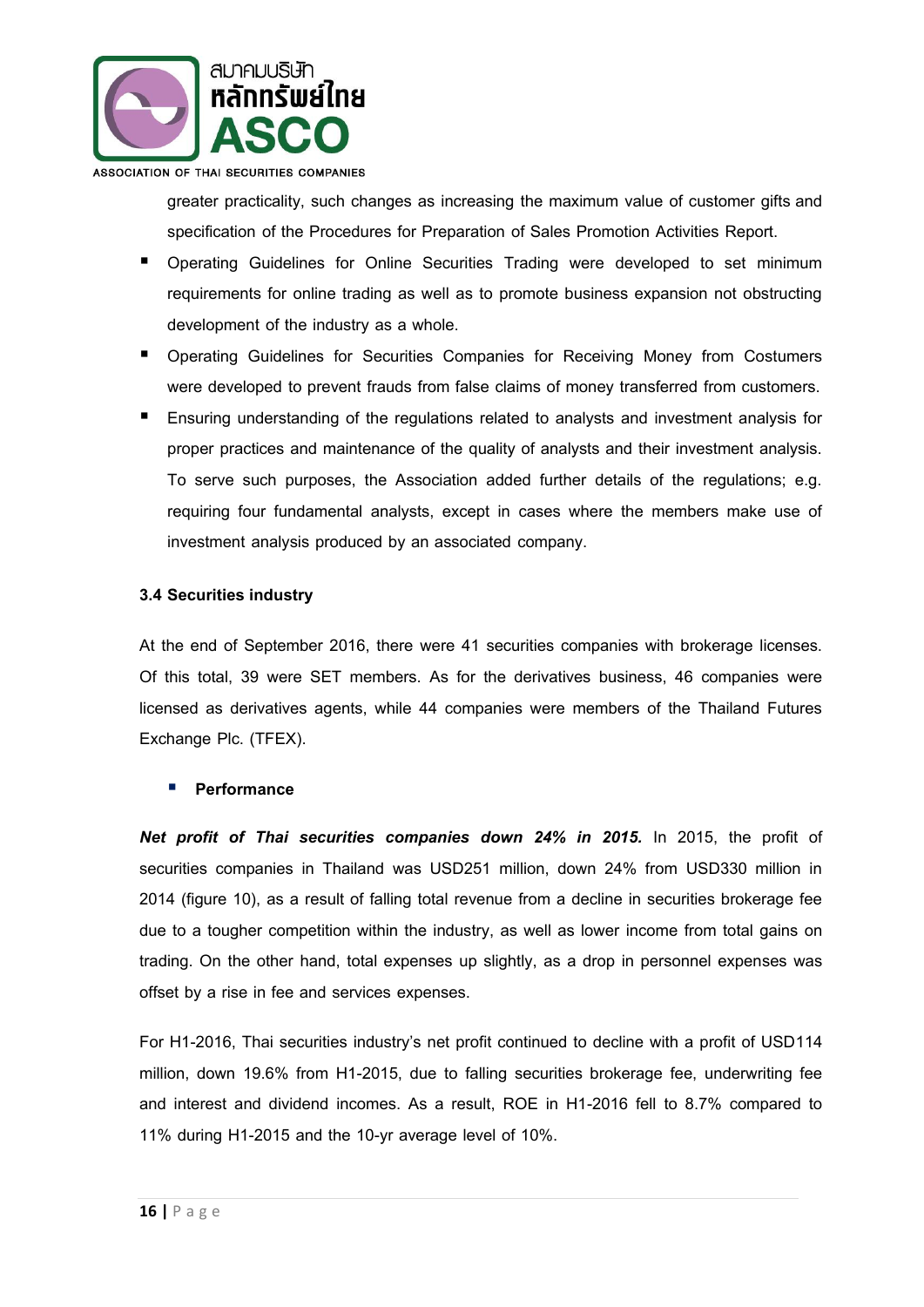



*Brokerage fees remained the major revenue of the securities business in 2015 and 1H-2016, accounted for 65% and 66% of total revenue, respectively.* The total revenue of the securities industry in 2015 was USD1,231 million, a decrease of 10.4% from USD1,374 million in 2014. (Table 3).

|                                       | 2014  | 2015  |         | 1H-2016 |                                                                                 |
|---------------------------------------|-------|-------|---------|---------|---------------------------------------------------------------------------------|
|                                       |       |       |         |         | (USD Million) (USD Million) % of total revenue (USD Million) % of total revenue |
| <b>Brokerage - Securities</b>         | 874   | 746   | 60.6%   | 345     | 60.7%                                                                           |
| <b>Brokerage - Derivatives</b>        | 53    | 56    | 4.6%    | 32      | 5.6%                                                                            |
| Underwriting                          | 41    | 51    | 4.1%    | 5       | 0.9%                                                                            |
| <b>Financial Advisory</b>             | 23    | 23    | 1.9%    | 10      | 1.7%                                                                            |
| <b>Gains on Trading - Securities</b>  | 29    | -8    | $-0.6%$ | 42      | 7.4%                                                                            |
| <b>Gains on Trading - Derivatives</b> | 74    | 80    | 6.5%    | 20      | 3.6%                                                                            |
| <b>Interest and Dividend</b>          | 98    | 95    | 7.7%    | 42      | 7.5%                                                                            |
| <b>Others</b>                         | 183   | 187   | 15.2%   | 72      | 12.6%                                                                           |
| <b>Total Revenue</b>                  | 1.374 | 1.231 | 100.0%  | 569     | 100.0%                                                                          |

Source: SEC

*Personnel expense remained the largest expense for securities companies accounted for approximately 53% of total expenses.* The expenses of the securities industry in 2015 totaled USD 913 million, a drop of 4.7% from USD959 million in 2014, with the major item being personnel expenses, which, in 2015, totaled USD489 million, followed by premises &